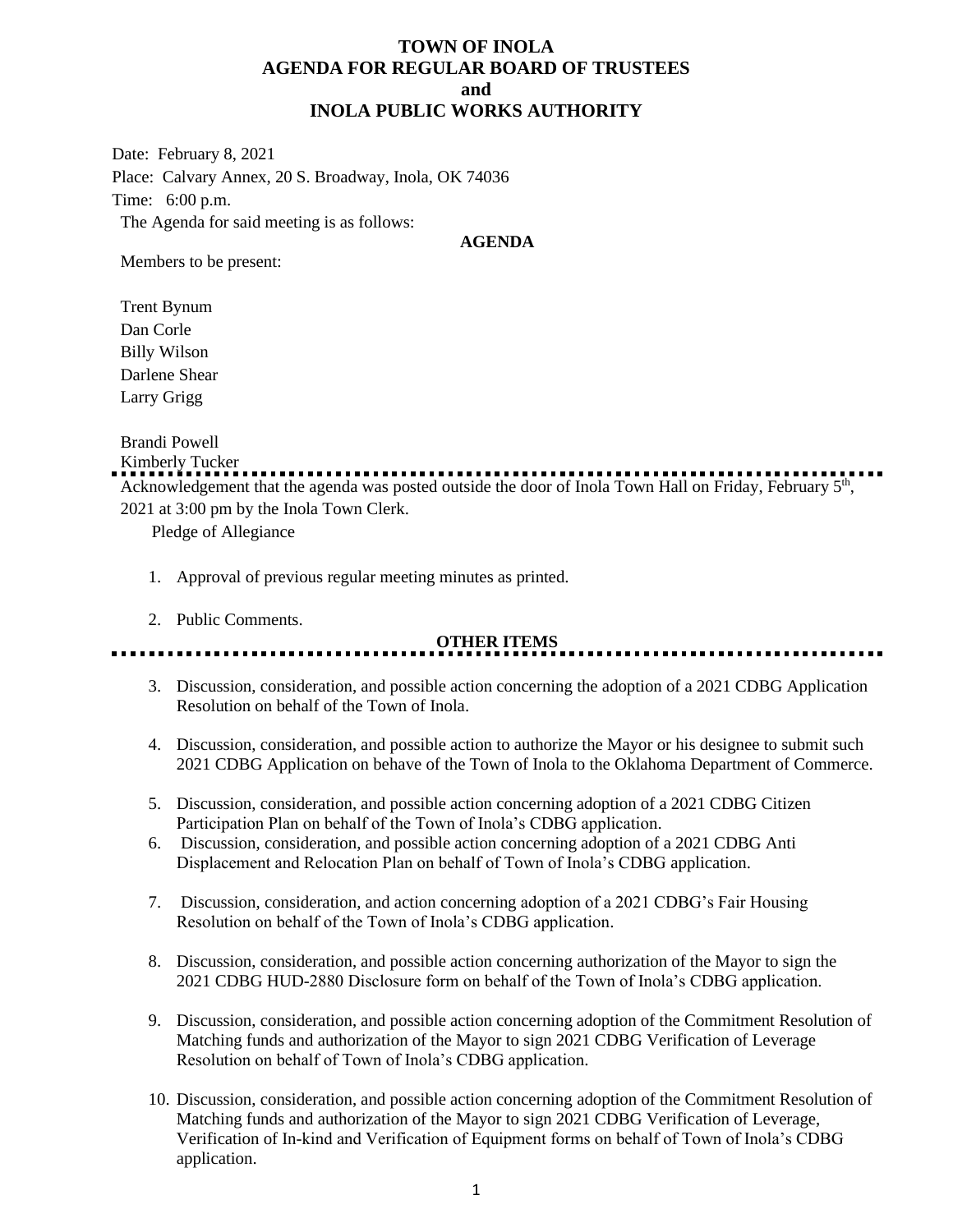- 11. Discussion, consideration, and possible action concerning the authorization of the Mayor to sign 2021 CDBG W-9 Taxpayer Certification form on behalf of the Town of Inola's CDBG application.
- 12. Discussion, consideration, and possible action concerning the approval of a Grand Gateway Economic Development Association Administration Contract on behalf of the Town of Inola's CDBG application.
- 13. Discussion, consideration, and possible action concerning the approval of all other grant related documents on behalf of the Town of Inola's CDBG application.
- 14. Discussion, consideration, and action to adopt Ordinance 2021-01 adopting and enacting a code of Ordinances. (TD)
- 15. Discussion, consideration, and action to adopt emergency clause declaring Ordinance 2021-01 effective immediately. (TD)
- 16. Discussion, consideration, and action on purchase of trash carts. (DC)
- 17. Discussion, consideration, and action on trash contract. (DC)
- 18. Discussion, consideration, and action on monthly service fees for trash services. (DC)
- 19. Discussion, consideration, and action on monthly charges for trash carts. (DC)
- 20. Discussion, consideration, and action to advertise for accepting of bids for Cleaning services for all Town and PWA owned buildings.
- 21. Discussion, consideration, and possible action on Oklahoma Medical Marijuana Authority Compliance Certificates:

Grower License # GAAA-VJOS-KIHW Bluestem Farms LLC DBA Jive Cannabis Co 600 Industrial Blvd, Inola, OK 74036 Brent Driskill

Processor License# PAAA-E10H-SXO7 Bluestem Farms LLC DBA Jive Cannabis Co 600 Industrial Blvd, Inola, OK 74036 Brent Driskill

- 22. Discussion, consideration, and possible action to begin district Court action for removal of a Dilapidated Building located at 303 E Commercial. (Jim Loller)
- 23. Discussion, consideration, and possible action to approve Pay Request No. 6 to Brewer Construction Company of Eastern Oklahoma, Inc., in the amount of \$68,847.45, for construction of new Town Hall. (Jason Brewer)

### **STREET, PARK AND CEMETERY**

24. Discussion, consideration, and action to order Park sign for rules and regulations for Fleming Park. (TG)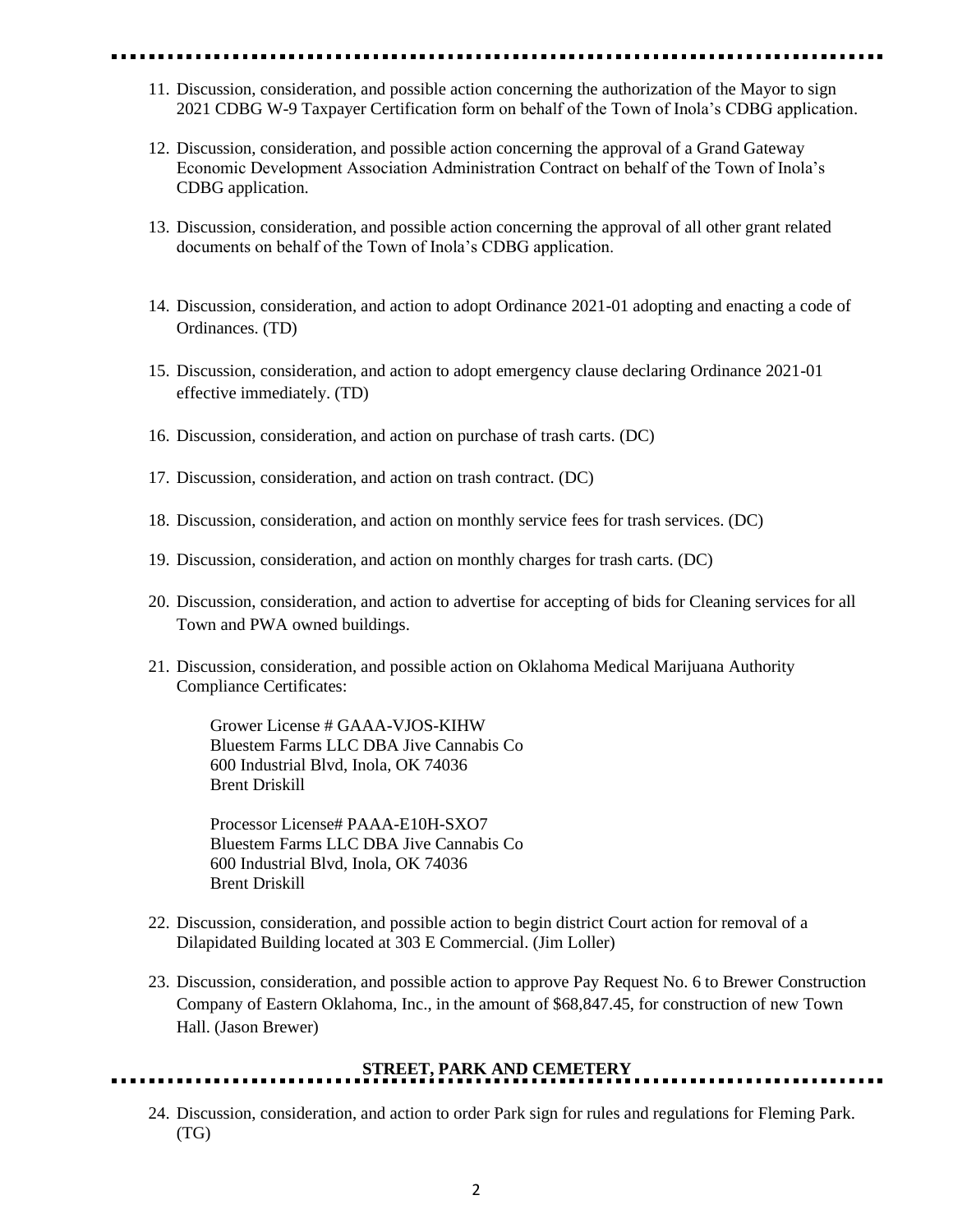#### **POLICE AND FIRE**

25. Discussion, consideration, and action to hire Brandy Elliott for part time Police and Fire Clerk on an as needed basis. (BC)

.......

# **FINANCE AND AUDIT**

- 26. Motion to go into PWA.
- 27. Return from PWA.
- 28. Approval of purchase orders as initialed.

. . . . . . . . . . . . . . . . . .

# **MAYOR'S COMMENTS**

29. Motion to adjourn.